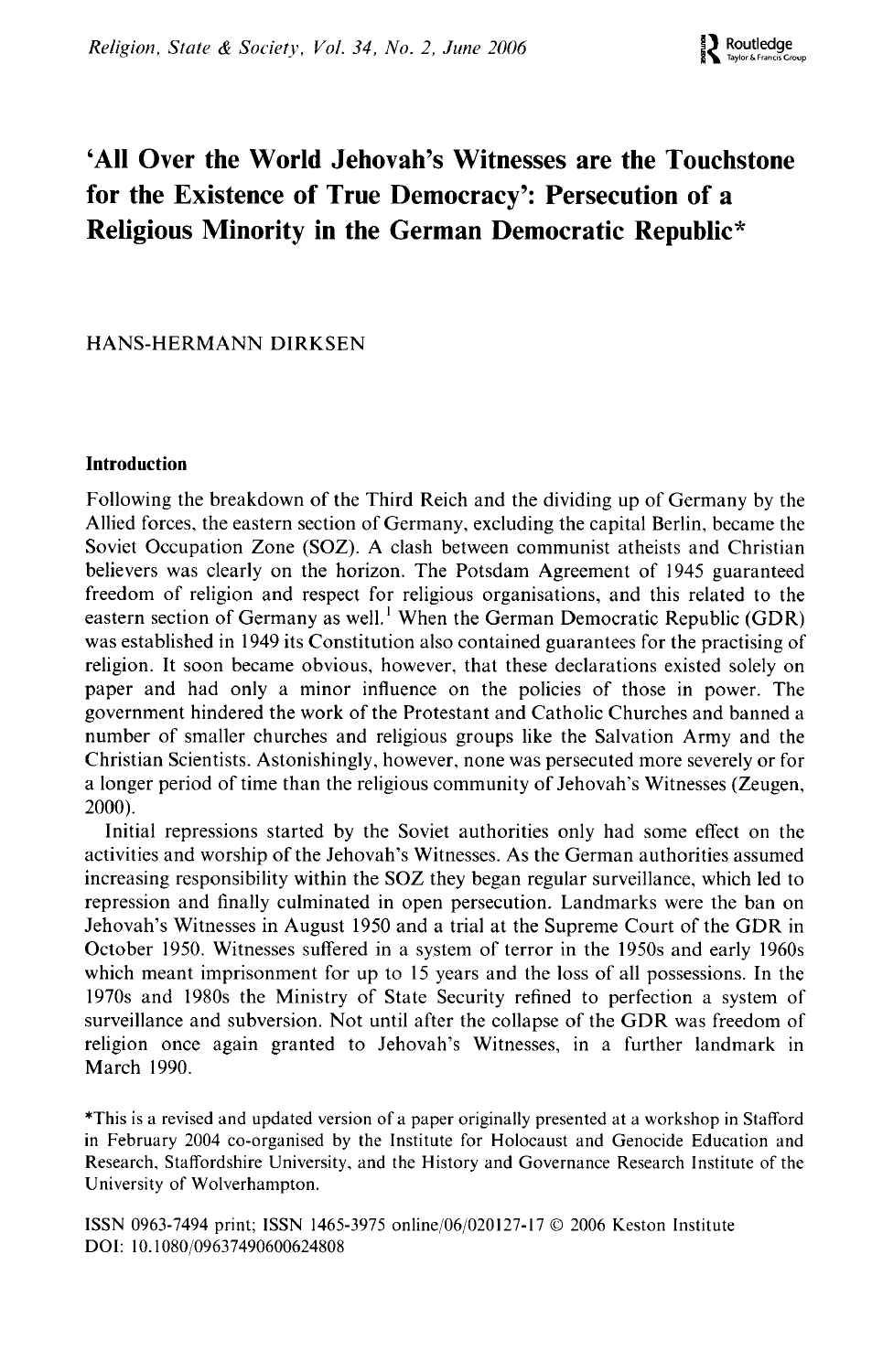Even though methods of persecution varied over time, in line with destalinisation or the Helsinki Declaration, the 40 years of persecution prompt the question why there was never any reassessment of the Witnesses as a subversive organisation. Was the evangelising work of the Witnesses a real threat to the GDR system because it was a religious group that never compromised? Was GDR doctrine so inflexible that no administrative authority ever dared to speak up in defence of the Witnesses? A traditional misconception is that lehovah's Witnesses never obey any state power of any kind. This is definitely incorrect, as numerous official documents prove that Witnesses are reliable workers and loyal citizens who pay their taxes. The only occasions on which lehovah's Witnesses refuse obedience is when the state makes demands which the Witnesses perceive as in contradiction to God's Word, the Bible. These would include, for instance, state demands to go to war or to venerate national symbols. In such cases Witnesses refrain from complying and stay neutral. They would, however, not try to overturn the state's power by means of a revolution, for example. Questions still remain, then, and become even more valid in view of the fact that persecution of lehovah's Witnesses was a phenomenon not only of the GDR but of the whole communist world (Dirksen, H-H., 2002; Slupina, 2002). This article reviews developments leading to the ban on the Witnesses in the GDR and discusses the reasons for their long-term persecution.

# The Start of Repression after 1945

Freed from National Socialist persecution and liberated from concentration camps, lehovah's Witnesses once again resumed their evangelising activities. The fact that many Witnesses were recognised as victims of Nazi persecution worked in their favour. In Magdeburg their religious society was re-established as an association as early as 9 September 1945 (BA HVDVP, pp. 150ft), and the property of their so-called Bible House in Magdeburg was returned to them. On 13 October 1945 the school administrative board for the municipality of Magdeburg confirmed that the 'International Bible Student Association (Germany Branch)' was approved for religious services by the Soviet Military Administration (SMA) (WTA Magdeburg). Throughout the entire SOZ new congregations of lehovah's Witnesses were established. Witnesses in Halle, for instance, obviously experienced no problem at that time in obtaining permission from the local SMA to worship. For a short period of time it seemed that the Witnesses would become an acknowledged denomination and that adherents would enjoy true freedom of religion. Because of their public missionary work and substantial attendance at meetings where no mention was made of the inauguration of socialism, however, the Witnesses soon became the focal point of political interest on the part of the central SMA in East Berlin. Witnesses began to experience repeated problems in gaining further permission for religious services from local SMA officials. Operations against the Witnesses were started on the basis of locally-enacted regulations to hinder their religious activities. In one district religious services were forbidden in private homes and could be held only in public places. In the neighbouring district, on the other hand, all religious services in public places were forbidden and only those in private homes were permitted. In one district preaching from house to house was not allowed, whereas in a neighbouring district there were no objections, as long as services were held by a local minister (Dirksen, H.-H., 2003a, pp. 111ff.). Even though by this time regional constitutions had been issued in Saxony, Thuringia and Mecklenburg that ensured the free and undisturbed exercise of religion, the local authorities curtailed this freedom by declaring for instance that religious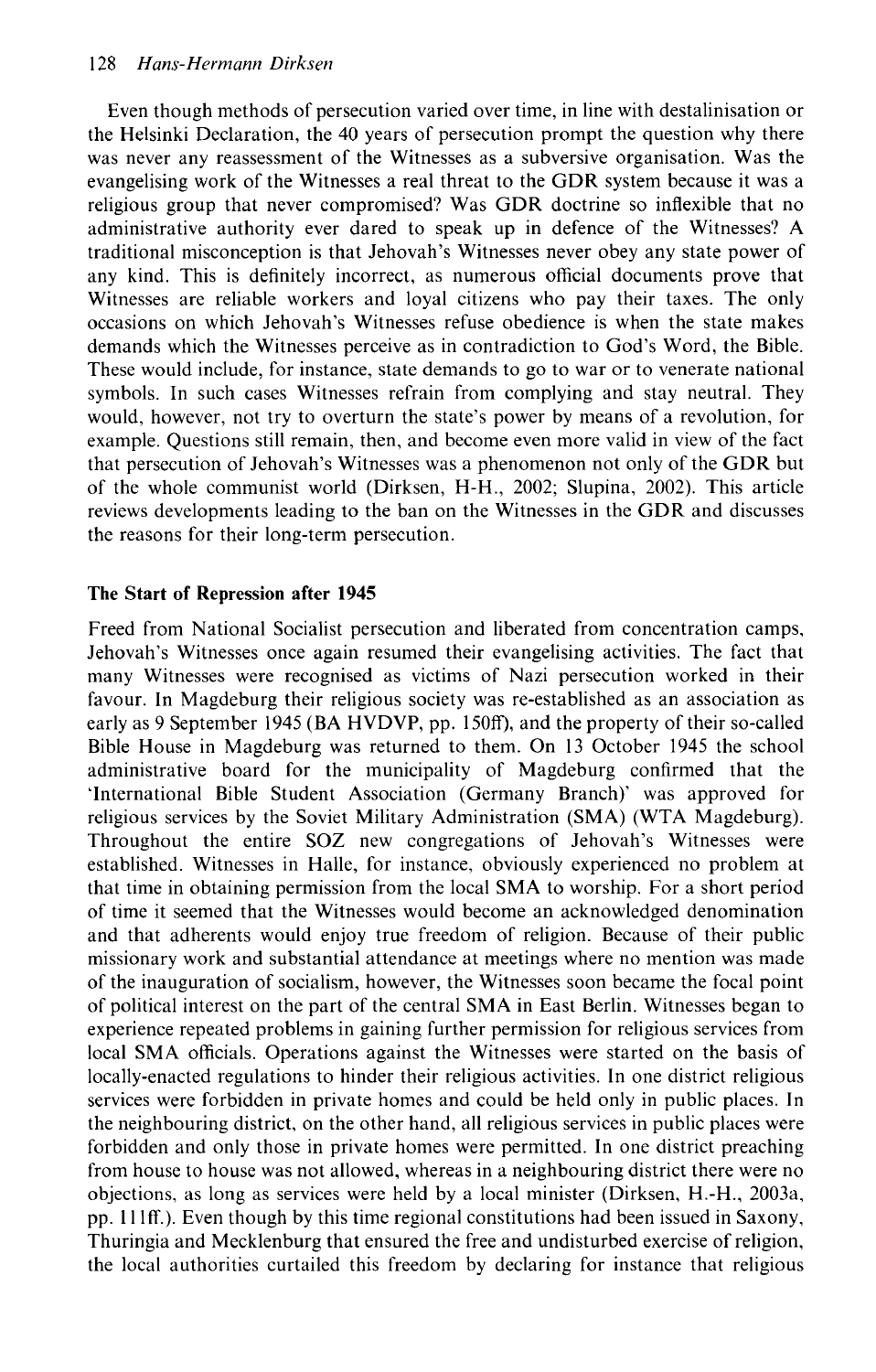gatherings could take place only in facilities belonging to that particular denomination, and since the newly-reorganised Witness groups generally did not possess their own meeting-places permission had to be requested for each individual meeting. If the regulations were not observed, services were stopped and responsible preachers were fined or even arrested. Sometimes the authorities simply claimed that no permission existed, and intervened on that basis.

In order to counteract these developments the Witnesses continued to pursue their goal of obtaining the general status of a registered religious organisation, and were finally successful in 1947 when the SMA headquarters in East Berlin confirmed in writing that 'the administration of the sect 'Bible Students' (Jehovah's Witnesses) is herewith informed that they are among the sects permitted within the Soviet Occupation Zone. Head of the Department for Public Organisation, Major (signed) Vassil'yev' (WTA SMAD). Arbitrariness continued at the local level, however: 'Presenting this document at places where interference occurred helped in some instances, but other officials seemed to feel that the headquarters was far away and that they were their own lords' (Yearbook, 1974, p. 222). Later the German administrative authorities also began to interfere with the Witnesses. This development occurred simultaneously with an increased centralisation of surveillance activities in the SOZ, as well as with a gradual transfer of administrative authority from Soviet to German hands. Whereas surveillance had initially been primarily conducted at local level, after the establishment of the German Administration of the Interior *(Deutsche Verwaltung des Innern* (DVdI) surveillance reports reached the highest levels in the Socialist Unity Party of Germany *(Sozialistische Einheitspartei Deutschlands* (SED». A report on lehovah's Witnesses in Annaberg district in Saxony, for example, states:

They do not participate in the democratic reconstruction and refuse any political cooperation. During the petition for a referendum [on the proposal that Germany should be reunified under communist leadership – HHD they not only refused to sign, but actively opposed the referendum. In their house-to-house propaganda and agitation they untiringly visited every household and family. (S HStA MdI, p. 7)

In September 1948 Wilhelm Pieck, chairman of the SED and later president of the GDR, received reports about the activities of religious 'sects' in the SOZ from his private secretary WaIter Bartel. Bartel had been incarcerated with lehovah's Witnesses in the concentration camp at Buchenwald, where he was a leading official of the illegal Communist Party. He noted for instance that 'the lehovah's Witnesses sect, Bible Students or Bibleworms, as we called them in the camp', held meetings in the Brandenburg region with some 100 in attendance, especially young people. He also argued that those believers abstained from political or union activity, rejected public referenda, and materially supported their activity by means of parcels of food and other provisions from abroad (BA Bartel, p. 24).

Those reports seem to indicate clearly that the meetings of lehovah's Witnesses attracted huge public attention, to the detriment of the political activities of the SED. As a result, lehovah's Witnesses were misjudged as political rivals in the fight for the allegiance of the masses. Quite possibly the exact number of religious adherents was overestimated.

As chairman of the SED Pieck himself took over the case of the lehovah's Witnesses, issuing a 'board decision about the activity of religious sects' during a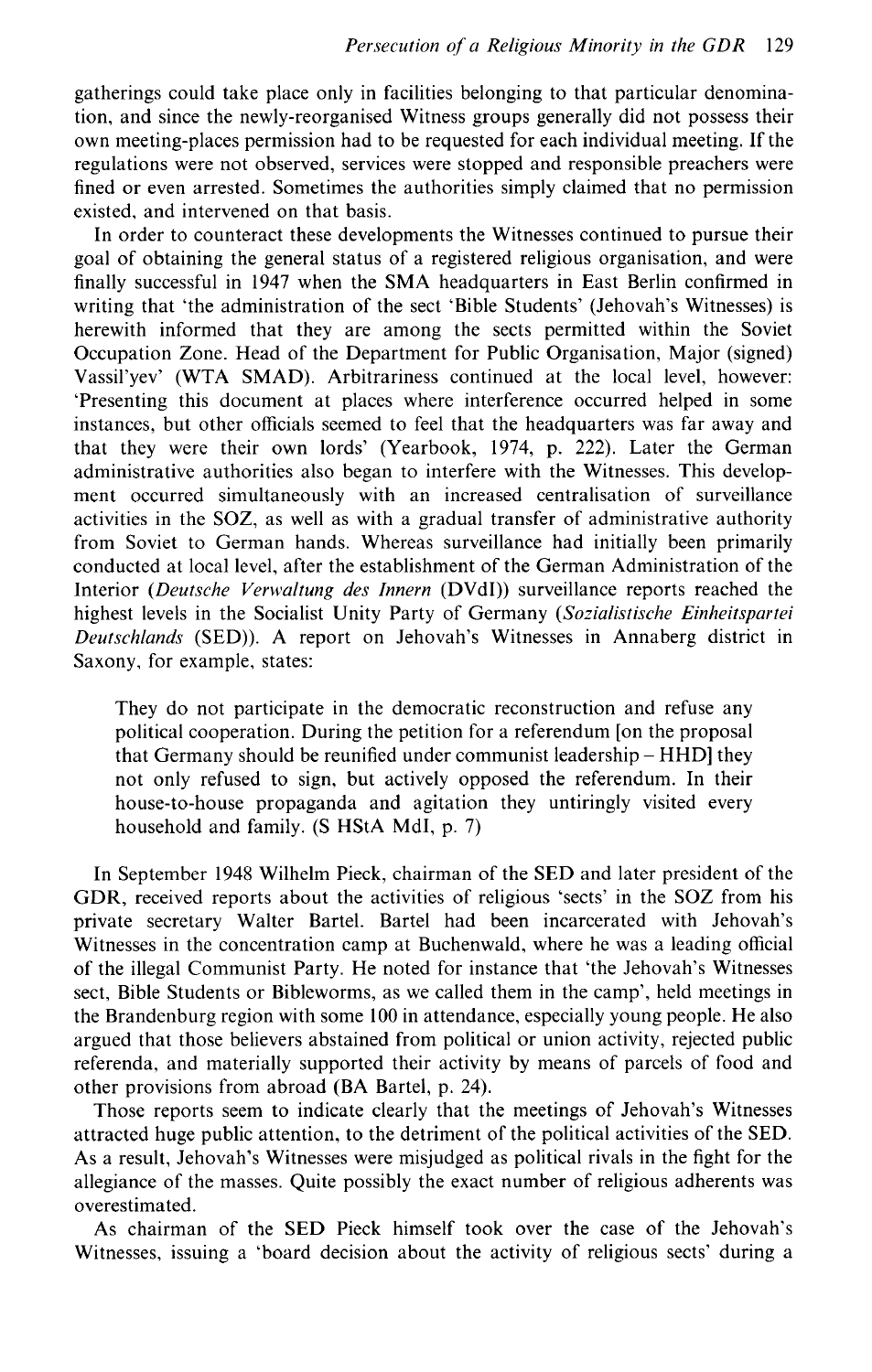meeting of the most important party organ at that time, the Central Secretariat *(Zentralsekretariat),* on 14 September 1948, at which Pieck's SED co-chairman, Grotewohl, was also present. Point 12 of the protocol reads: 'Within a very brief period, a brochure is to be compiled about the reactionary political activity of sects that align themselves against the progressive forces, the democratic constitution and the Soviet Union' (BA Zentralsekretariat, p. 2). This decision was one of the first central decisions of the SED aimed at combating the activities of Jehovah's Witnesses when the authorities had realised that the adherents of this religious organisation were strictly neutral towards socialism and refused to participate in political organisations, petitions for a referendum or elections. The SED Central Secretariat commissioned the so-called *Kommissariat K5* (a predecessor of the Stasi, the Ministry of State Security) with the new task of surveillance of Jehovah's Witnesses throughout the SOZ. On 22 September 1948 Bruno Haid, a member of the SED Central Secretariat Department for Personnel Policy, wrote to Erich Mielke, the vice-president of the German Administration of the Interior (DVdI) and later minister of State Security, asking him to forward all material about the activities of the Jehovah's Witnesses and about all political agitation on their part (BStU Bruno Haid, p. 7). Reports once again showed that Jehovah's Witnesses congregated and talked about the rapid approach of God's Kingdom but not about engaging in politics. On 6 December 1948 the head of the Thuringian K5 Department reported:

According to the reports received it is noticed that in these meetings no antidemocratic propaganda takes place, but it is clear that because of the negative attitude of this sect towards all public issues, the recruited ones and these are not old women, as one may assume, but mostly members of the working population – are lost for our purposes. (BStU K5 Thüringen, p. 19)

Exactly this kind of neutrality and political abstinence, however, prompted the SED leaders to categorise Jehovah's Witnesses as dangerous and among the enemies of socialism. Although the SED was still interested in maintaining an illusion of religious freedom it tried to accuse Jehovah's Witnesses of subversive tendencies. On 13 September 1949, just before the establishment of the GDR as a state, the highest SED committee, the Politburo under the chairmanship of Pieck and Grotewohl, decided to take radical public measures against the Jehovah's Witnesses (BA ZK Politburo). The subject was introduced by Waiter Ulbricht, later general secretary of the SED, who declared that the Jehovah's Witnesses, a 'sect under American influence', were a foreign body in the GDR, and that they opposed the progress of socialism through their activities, which were hostile towards reconstruction.

The behaviour of 'Jehovah's Witnesses' within the Soviet Occupation Zone shows even more clearly that this organisation is an especially subtle means of propaganda of American monopolism. In some cases it has even been noticed that this organisation has been used for espionage. At the same time, the number of members of this organisation has increased rapidly within the last few months, as can be noted particularly in the democratic mass organisations (the DFD [Democratic Women's Society] and the FDJ [Free German Youth]), and to some extent even in the Party itself. (BA ZK Politbüro, enclosure 2)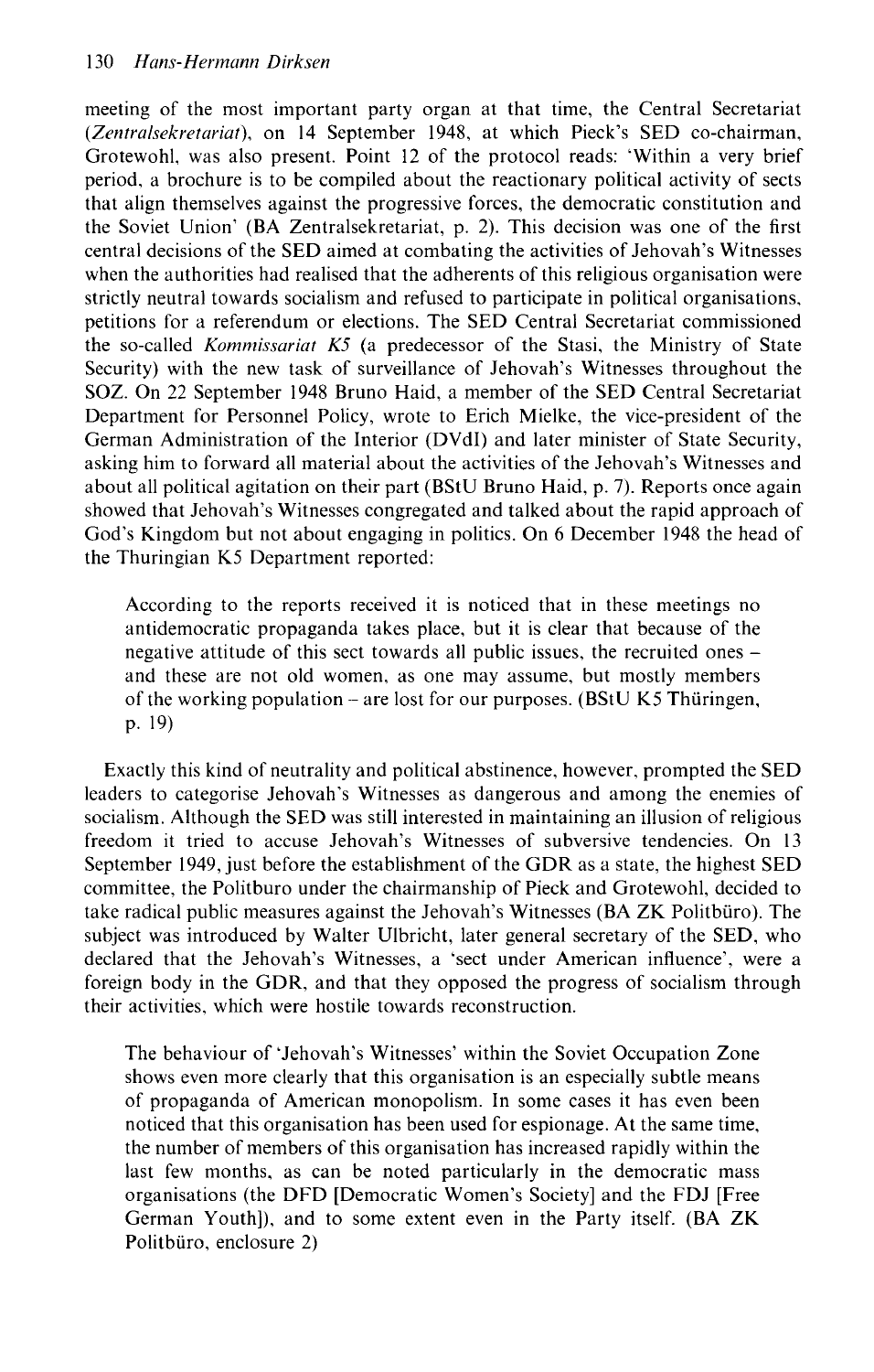An operation plan was set up to contain the activities of the Witnesses and to influence the public against them. The first paragraph about the planned measures reads:

All concrete proof about the American, imperialistic propaganda of the 'Jehovah's Witnesses' must immediately be exposed by the press and on the radio. The Ministerial Departments of Culture and Education and of Mass Agitation, as well as the Ministerial Department of Women and Youth Affairs, are instructed to keep careful track of the movements of 'Jehovah's Witnesses' and to make the material continually available to the press and the radio. All this propaganda should not deal with the religious problems of the 'Jehovah's Witnesses', but should fight only the political consequences or the political statements of this American imperialistic propaganda. (BA ZK Politbüro, enclosure 2)

Newspaper articles began appearing, for example in the main party mouthpiece *Neues Deutschland,* in which Jehovah's Witnesses were labelled among other things 'Witnesses of Wall Street'2 or later in many other newspapers as 'agents of American monopolism' (see for example Agenten, 1950). Systematic proceedings by the *Volkspolizei* (People's Police) to disrupt and prohibit Witness activities, meetings and assemblies spread throughout the GDR, accompanied by short-term arrests. **In**  February 1950 the Jehovah's Witnesses, and particularly their headquarters, the Bible House in Magdeburg, tried to draw attention to this deplorable state of affairs by means of a lengthy petition to the GDR leadership entitled *Petition :ur*  Gewährleistung wahrer Gottesdienstfreiheit (Petition for the Guarantee of True *Freedom of Worship).* Several examples of propagandistic actions by the authorities, the press and other organisations against the Witnesses were cited, and the petition concluded with the remarkable statement that 'all over the world Jehovah's Witnesses are the touchstone for the existence of true democracy' (Dirksen, H.-H., 2003a, pp. 211ff.).

**In** the summer of 1950 the GDR government was preparing for the first elections in the newly-independent state, to be held in the middle of October. It was foreseeable that Jehovah's Witnesses as a whole would not participate in these elections, and the government feared that the Witnesses would try to stop others from participating  $-$  all the more so since many other citizens and church members were sceptical for purely political reasons about the forthcoming election of the newly-founded bloc party under the guidance of the SED, the National Front *(Nationale Front).* (Some reports gave the National Front a membership twice its actual figure.) The government needed 'acceptable' reasons to eliminate the Witnesses in order to avoid giving the impression that religious persecution was involved; but as documents now reveal, the evidence that the Witnesses were enemies of the state was poor. What was presumably the last report by the main police department in East Berlin before the ban on the Witnesses contains information about an increase in 'agitation and assembly' by the Witnesses and about some minor irregularities like the distribution of unlicensed literature and alleged agitation against the peace movement. The report repeats the suspicion of espionage, based solely on the reason that the headquarters of the Witnesses was located in the United States; but it goes on frankly to admit that so far the police had had no proof of espionage or of any activities by Witness agents (BA HVDVP, pp. 140 ff.).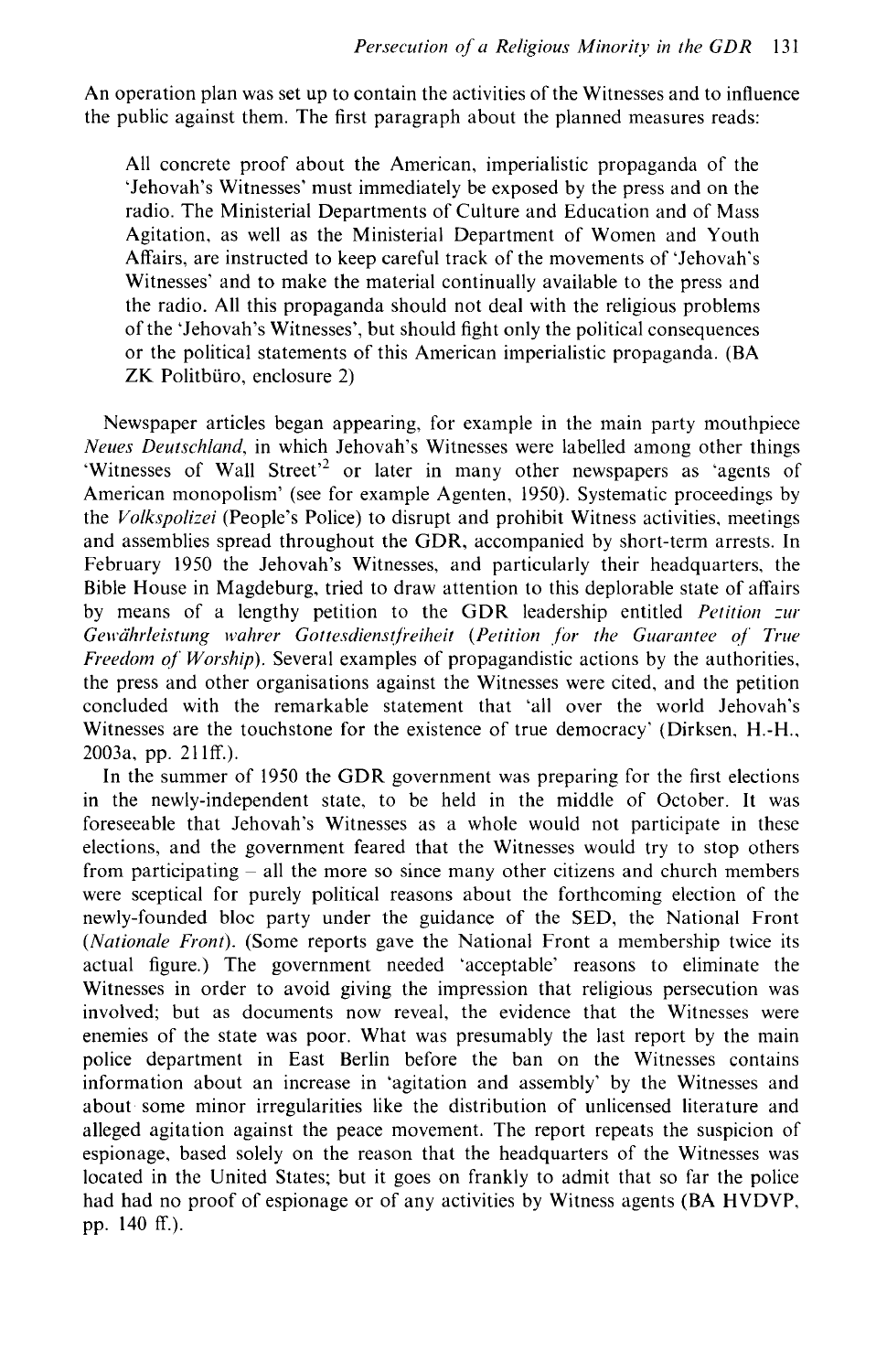# The Ban on the Jehovah's Witnesses and the Show Trial of 1950

A short time later, however, on 30 August 1950, there was a lightning action of arrests of some 400 leading Witness preachers by the Ministry of State Security (Stasi) throughout the GDR (BStU MfS HA XX/4 825, p. 46). (By the end of 1950 the number was well over 800 arrests.) On the same day the Stasi raided the Bible House in Magdeburg; 27 Witnesses were arrested and the whole complex confiscated.<sup>3</sup> Only one day later, on 31 August 1950, the GDR's minister of the interior, Steinhoff, wrote a letter to the 'German branch office of the Watchtower Bible and Tract Society' in Magdeburg notifying them that the Witnesses had been removed from the list of registered religious organisations and were henceforth banned:

The activity of the 'Jehovah's Witnesses' over in the past 10 months proves clearly that they are misusing the name of a religious community for unconstitutional purposes. They have pursued systematic agitation against the existing democratic order and its laws under the guise of religious meetings on the territory of the German Democratic Republic and Greater Berlin. Furthermore, they have repeatedly imported and distributed illegal publications, the content of which violates the Constitution of the German Democratic Republic and undermines efforts to maintain peace. At the same time, it has been established that the 'Jehovah's Witnesses' have served as spies for an imperialistic power. (Dirksen, H.-H., 2003a, p. 287)

Although the ban was issued on 31 August 1950 the public was not informed until a week later. In the meantime newspapers published defamatory articles against Jehovah's Witnesses, along with alleged resolutions from the working population (Dirksen, A., 2003, pp. 83 ff.). *Neue Zeit* wrote: 'We believe that in all the religious history of mankind there have never been such "preachers" who have agitated so ruthlessly for war. This agitation appears especially ruthless if it is done as openly as in our Republic' (Propagandisten, 1950). In East Berlin the *Berliner Zeitung*  agitated:

The activities of the 'Jehovah's Witnesses' unrestrictedly serve the enemies of our democracy; they are busy accumulating victims, who wish for their own suicidal destruction, for the war of atomic extermination waged by American imperialism. Their extensive literature comes from the USA zone and their sources of money are to be found in the USA. The leaders and instigators of this religiously glossed organisation are enemies of mankind and our own safety demands that we take this into account. (Apostel, 1950)

Not until 5 September 1950 was news of the ban and of the wave of arrests first published in newspapers (Jehovas, 1950a, 1950b; Zeugen, 1950). (This is the reason why in almost all later references 4 September 1950 is given as the date when the Jehovah's Witnesses were banned in the GDR.) Because the SED did not want to appear hostile to religion in any way just before the elections in October 1950, the ban was afterwards said to have been introduced at the 'working people's request'.

Meanwhile the Witnesses in detention were subjected to psychological torture by means of attrition. Lights were left on all night, and nightly checks were constantly carried out so that the captives could not sleep. During the night they would be called for interrogations which often lasted until the morning roll-call. When they were taken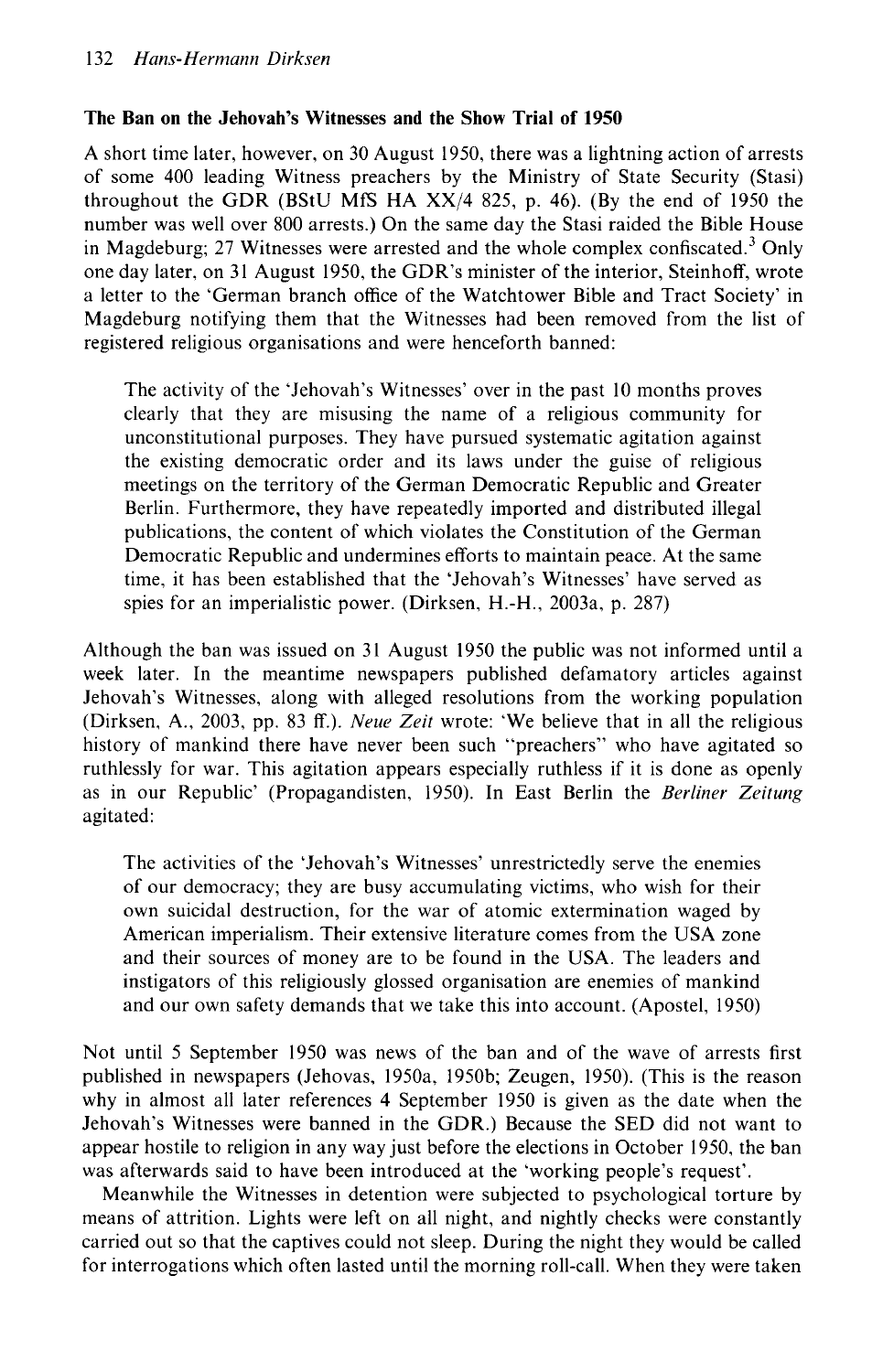back to their cells their beds would have been folded back and locked. During the day it was strictly forbidden to sleep; the prisoners were to have time to think about their crimes. Some Witnesses who were considered especially dangerous were locked in dark cells for months during the preliminary investigations. Some Witnesses, like Erich Poppe from the city of Meissen, even died as a result of mistreatment during detention by the Stasi (Dirksen, H.-H., 2003a, p. 283).

A problem for the authorities was that they could not be sure that the courts would sentence lehovah's Witnesses in accordance with their wishes. The chief state prosecutor of Saxony-Anhalt in Halle, for example, raised the question as to whether it would be useful to conduct such trials at all, since lehovah's Witnesses were well known and would be likely to be seen as martyrs (Dirksen, H-H., 2003b, pp. 299ff.). It was therefore decided that the prosecutor general of the GDR, Ernst Melsheimer, would hold an impressive show trial at the Supreme Court of the GDR in East Berlin which could serve as a model for all subsequent trials in regional courts. For this purpose a number of detained Witnesses were transferred to East Berlin. The Stasi was responsible for all investigations and for writing the investigation report. No public prosecutor or any juridical organ played any part in this investigation. After the close of the investigation the minister for state security, Wilhelm Zaisser, personally handed over the completed charge against nine leading lehovah's Witnesses (BStU Aktion Zeugen lehovas I) to the chief public prosecutor of the GDR who practically adopted it word for word and forwarded it to the Supreme Court for the filing of an indictment. The introduction read:

All persons charged are members of the so-called Watchtower Bible and Tract Society which has its seat in Brooklyn/USA and who call themselves 'lehovah's Witnesses'. This organisation tries to give the impression of being a religious organisation and of dealing only with religious matters. Investigations though have proven that this organisation is a cleverly disguised espionage organisation of American imperialism at whose order the widely branched suborganisations of the Watchtower Society operate. (BStU Aktion Zeugen lehovas 2)

The infamous Hilde Benjamin, vice-president of the Supreme Court of the GDR and later minister of justice, was appointed chairwoman of the trial. Shortly after she had been handed the charge she and two associate judges from her criminal division set the dates for the trial: 3 and 4 October 1950. It became obvious that neither the chief public prosecutor's office nor the Supreme Court had attempted to check the investigations or the evidence that had been collected by the Stasi; their assumption was evidently that everything was in order (Dirksen, H.-H., 2003a, pp. 319ff.). On 4 October, after the evidence and witnesses had been heard, the Witnesses were sentenced to terms of between eight years and life imprisonment for alleged espionage, warmongering and boycotts.

The list of reasons for the sentences starts with a declaration that reactionary circles in the West are inspired by hatred toward the creative endeavours and success of the German people in the GDR. In order to disrupt these efforts they will make use of organisations to carry out espionage and subversion against the GDR; one such organisation is the lehovah's Witnesses. There follows a lengthy enumeration of the activities of lehovah's Witnesses, describing them as unlawful and without religious foundation. Without proof lehovah's Witnesses are declared agents of the West and condemned as criminals. The basis for the sentences was article 6 of the GDR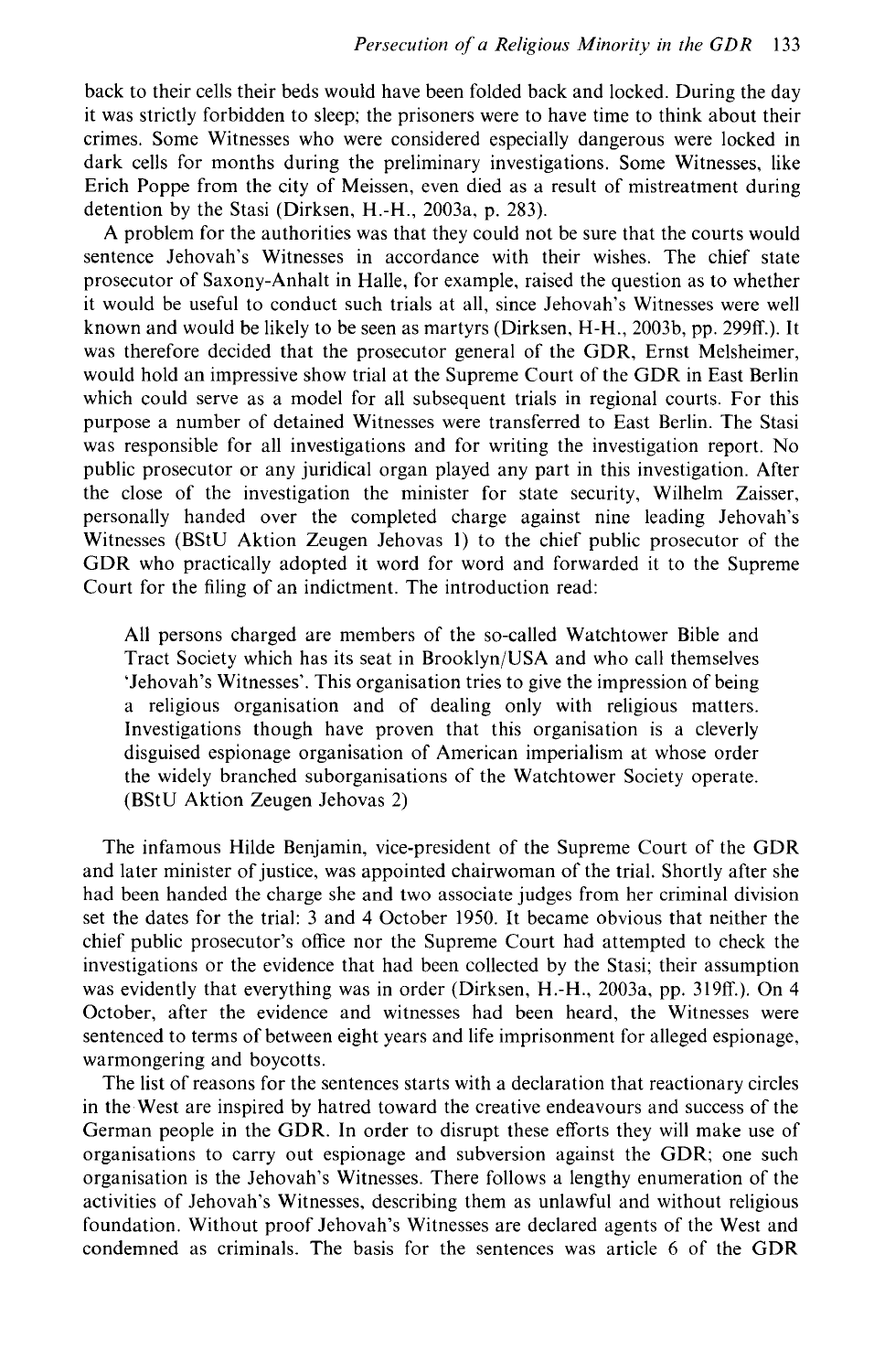Constitution of 1949, which thereby was established as the main legal instrument to convict all political dissidents and alleged opponents of the GDR. This was combined with directive 38 of the Allied Control Council, which permitted further sanctions like the withdrawal of civil rights and liberties *(Verlust der Ehrenrechte)* and the loss of all possessions.<sup>4</sup> This trial before the Supreme Court of the GDR thus established an infamous new instrument for dealing with political enemies.<sup>5</sup> It became in particular the basis for a wave of hundreds of trials against Jehovah's Witnesses that were held in almost all higher regional courts throughout the GDR over the next decade.

# New Methods Used by the Stasi

In the aftermath of the ban many Witnesses lost their jobs. Stern-Radio-Leipzig, for example, dismissed 'Georg Br.', a Jehovah's Witness, on 10 October 1950 on the following grounds: 'Your undemocratic behaviour forces us to terminate your employment immediately.' In this case 'undemocratic' meant not participating in elections and not voting (copy of the dismissal document and a letter to him, in possession of the author). The Witnesses were also denied further recognition as victims of fascism, and thus lost the personal pension granted to all former concentration camp inmates. A difficult time thus began for those Witnesses who had not been arrested. Leading preachers and many Witnesses who had already gained experience under National Socialism had been arrested and convicted. Many of those Witnesses who now took the lead in the group had become Jehovah's Witnesses only a few years earlier and did not have much experience of underground work. They nevertheless courageously continued their underground activity. They sent couriers to West Berlin who would pick up magazines such as *The Watchtower* and *Awake!,* as well as instructions for the religious services, and would deliver these to the individual groups. Preaching activity continued to be carried out clandestinely. Whoever was caught had to expect to be arrested and sentenced to long-term imprisonment. Couriers, group leaders and regional leaders (so-called 'circuit servants') $<sup>6</sup>$  who were</sup> arrested could expect sentences of  $10 - 15$  years in prison.

It soon became clear to the authorities that the show trials initiated in August 1950 were not really going to restrict the activities of the Jehovah's Witnesses. The *Volkspolizei* regularly reported on continuing Witness activities, and now that these took place underground the Stasi could no longer determine who was taking the lead in the individual groups. Erich Mielke, who was now in a position of senior responsibility in the Ministry of State Security, therefore decided as from 1951 to place the emphasis on infiltrating Jehovah's Witness groups with secret collaborators *(Geheime Mitarbeiter (GM))* as informants *(Dienstanweisung, 1951).* 

The Stasi had employed informants earlier, but now it organised the operation on a much wider scale. It instituted so-called Operational Proceedings *(Operative Vorgange*  (OV» to coordinate and guide the observation of the individual groups. These methods produced some results: the Stasi was now in a better position to expose the leading preachers, especially the circuit servants, and have them arrested. Whenever a leading preacher was arrested, however, someone else immediately took over his function and the Stasi had to start all over again. From 1956 on, the Stasi therefore used an additional tactic against the Witnesses: 'The goal of the operation is to create insecurity and divisions within the sect. This is to achieve disintegration of the sect of "JW" from within. These methods have proved successful in certain districts, so that the members are suspicious of each other' (BA ZK Arbeitsgruppe Kirchenfragen). The Stasi tried to compromise some leaders in the eyes of their fellow-believers and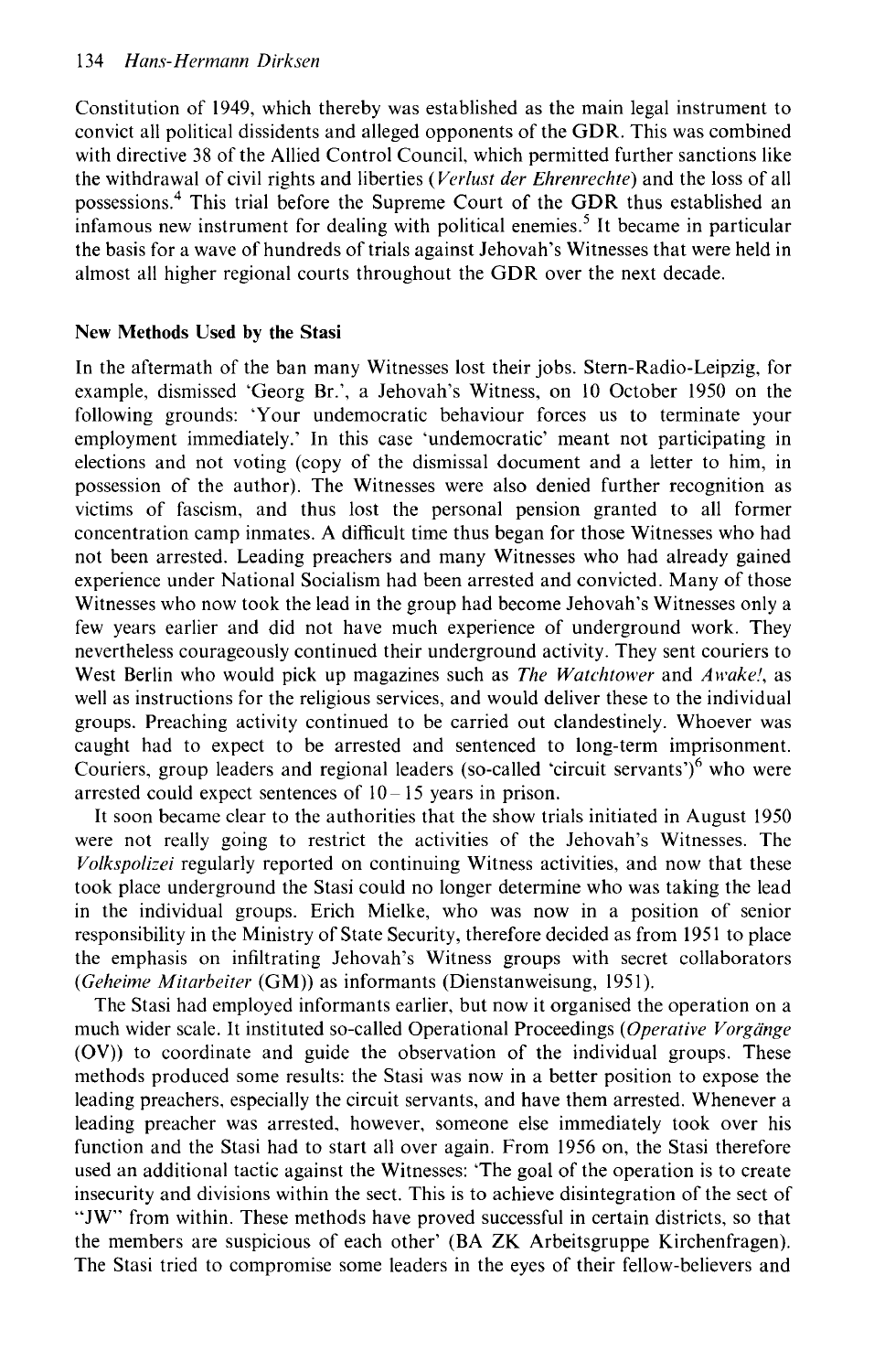thereby create insecurity and suspicion amongst them. In addition it wanted to give the Witnesses in the GDR the impression that the branch offices in the West were only using them and that they were not looking after their interests or showing concern for their well-being. The Stasi also tried to gather together former lehovah's Witnesses in order to create a so-called opposition to this religious organisation which would produce publications in which the teachings and the leadership of the lehovah's Witnesses were to be reviled (Hirch, 2000, pp. 53ff.). It had recruited those former lehovah's Witnesses before their release from prison or amongst those who had left the organisation of their own accord.

## The **Berlin** Wall

From the early 1960s the process of destalinisation meant that the hardline policy of arrests and convictions of lehovah's Witnesses could no longer be maintained. Foreign policy demanded that the GDR could not afford to be seen to be practising religious persecution. The policy of 'inner disintegration' *('Innere Zersetzung')* thus became an even more important element in the struggle against the lehovah's Witnesses.

This was accompanied with a substantial change in the circumstances of the Witnesses beginning with the building of the Berlin Wall on 13 August 1961. Since the Berlin Ultimatum by Khrushchev in 1958, that unless the western armed forces were withdrawn from Berlin he would put all roads into West Berlin under the direct charge of the GDR administration, lehovah's Witnesses had been anxious in case their supply routes to West Berlin would one day be cut off. From 1959/60 they had therefore begun to make arrangements by establishing an extra body of leaders for the Witnesses within the GDR who would ensure that contacts with the branch office in West Germany and the supply of religious literature would not be interrupted. Three top leaders were chosen, and the GDR was divided into five districts, each with its own leader; these had assistants for the individual circuits in their district. The Witnesses were thus well prepared when the building of the Berlin Wall began.

Since religious literature could no longer be smuggled in from West Berlin it was decided to start copying it in the GDR from microfilm or specimen copies of the latest magazines. At first the copying was done on typewriters; later simple printing methods were used; and finally the Witnesses were able to obtain their own simple copying and printing machines, which facilitated and increased productivity.<sup>7</sup> All this was performed under the oversight of the body of leaders in the GDR.

## The ZOV 'Swamp'

After only a short while the Stasi realised that the Witnesses had appointed a new leadership in the GDR. In March 1963, therefore, they launched a new 'Central Operative Procedure' *(Zentraler Operativer Vorgang* (ZOV)) under the codeword 'Swamp' *('Sumpf)* in order to find out who the leaders were and in which areas they were active (BStU ZOV Sumpf, p. 9). The goal was to arrest and convict the leaders. By November 1965 the Stasi had identified some members of the leadership with the help of unofficial collaborators *(lnofjizielle M itarheiter* (IM)), but still did not know exactly how many members made up the leadership body. The aim of the Stasi this time was not only to infiltrate the organisation with IMs, but specifically to prepare the latter for taking up responsible positions so that they could possibly take over the whole leadership of the lehovah's Witnesses in the GDR.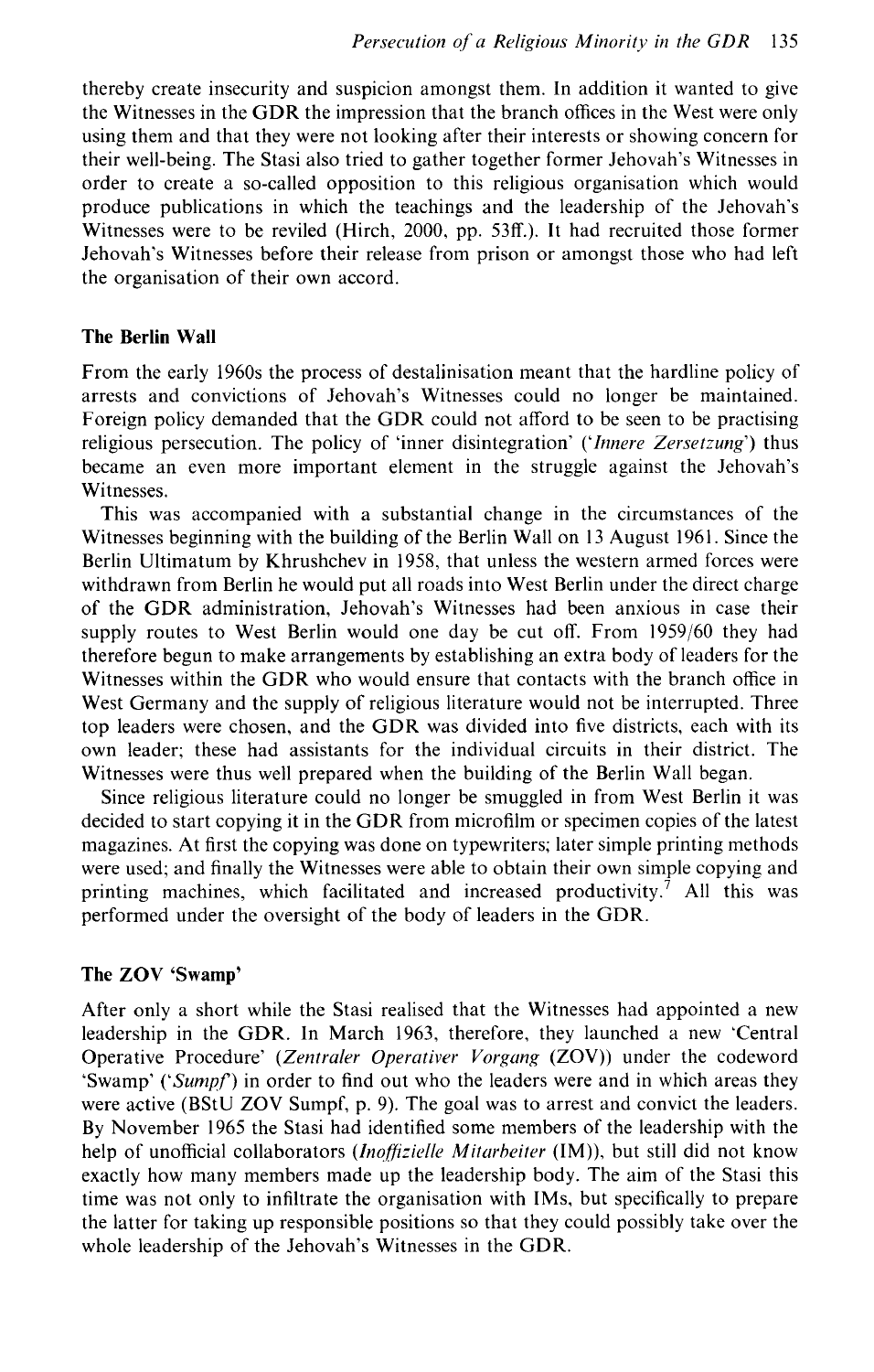On 23 November 1965 the Stasi was ready. Local Stasi authorities arrested 17 leading Jehovah's Witnesses in Dresden, Erfurt, East Berlin and Halle and interrogated them for several months. The preliminary proceedings were summarised and eight criminal trials were held in various district courts. The series began in 1966 with the main trial, that of the leading Witness and two co-defendants, in the district court of Dresden. The trial lasted six days, and on 5 August the Witnesses were sentenced to  $8-12$  years in prison (BStU BG Dresden). They were accused of maintaining the supply of religious literature, of reporting on preaching activity to the branch office of the Jehovah's Witnesses in West Berlin, of transferring information and of engaging in agitation and propaganda endangering the state. The basis for this sentence was no longer article 6 of the Constitution but a criminal law amendment act of 1958. On 12 December 1966 the last sentence in the series was passed by the Halle district court against three Witnesses who were sentenced to  $5 - 10$  years in prison (BStU BG Halle). Despite these sentences the Witnesses carried on with their religious activities in an organised way.

From 1967, as a result of the political situation, Witnesses were no longer convicted for their religious activities. However, their preaching work and the distribution of their literature were still viewed with hostility and the Stasi looked for excuses to punish them for their activities. From about 1970 Witnesses who were caught preaching were issued with administrative fines in accordance with the administrative offence law of 1968 (Law, 1968). **In** 1975 a law relating to associations was passed and administrative fines were levied in accordance with this new law (Law, 1975). An administrative fine of about  $200 - 300$  Marks was imposed and increased if the Witness was found preaching for a second or third time. According to this law, an individual Witness was active on behalf of an association that was not registered and not permitted. This procedure of punishing Witnesses with fines continued until the collapse of the GDR. The Stasi also adopted the practice of so-called 'preventive talks' (' *Vorheugegesprache')* with leading Witnesses in order to intimidate them and to dissuade them from continuing their religious activities. Thus during the later years of the GDR the Stasi still carried on searching for new methods to fight the religious activities of the Witnesses. As a result it was not until 1990 that repressions and persecution of the Witnesses in the GDR stopped and the ban was lifted.

## **Conscientious Objection to Military Service**

On 24 January 1962 a law on compulsory military service was introduced in the GDR (Law, 1962). This proved to be an occasion for further persecution of Jehovah's Witnesses. Hardly 20 years had passed since the Witnesses had faced a similar situation in Nazi Germany, where many had paid with their lives. For reasons of conscience, because of their Bible-based views on war and neutrality, young Witnesses decided not to render obedience to the 'superior authorities'. When conscription to the National People's Army *(Nationale Volksarmee* (NVA)) started in April over 40 Witnesses who refused military service were arrested and convicted. As the numbers of Witness objectors increased into the hundreds, the government began to feel anxious; and when the Protestant Church also took a stand on behalf of Protestant conscientious objectors, a new law was enacted on the 7 September 1964 to allow the possibility of serving in so-called 'construction units' within the army (Law, 1964).

The GDR thus became the only Eastern European country to provide an alternative service that did not involve the use of weapons. However, this alternative service was still organised in a military context. Conscripts in the construction units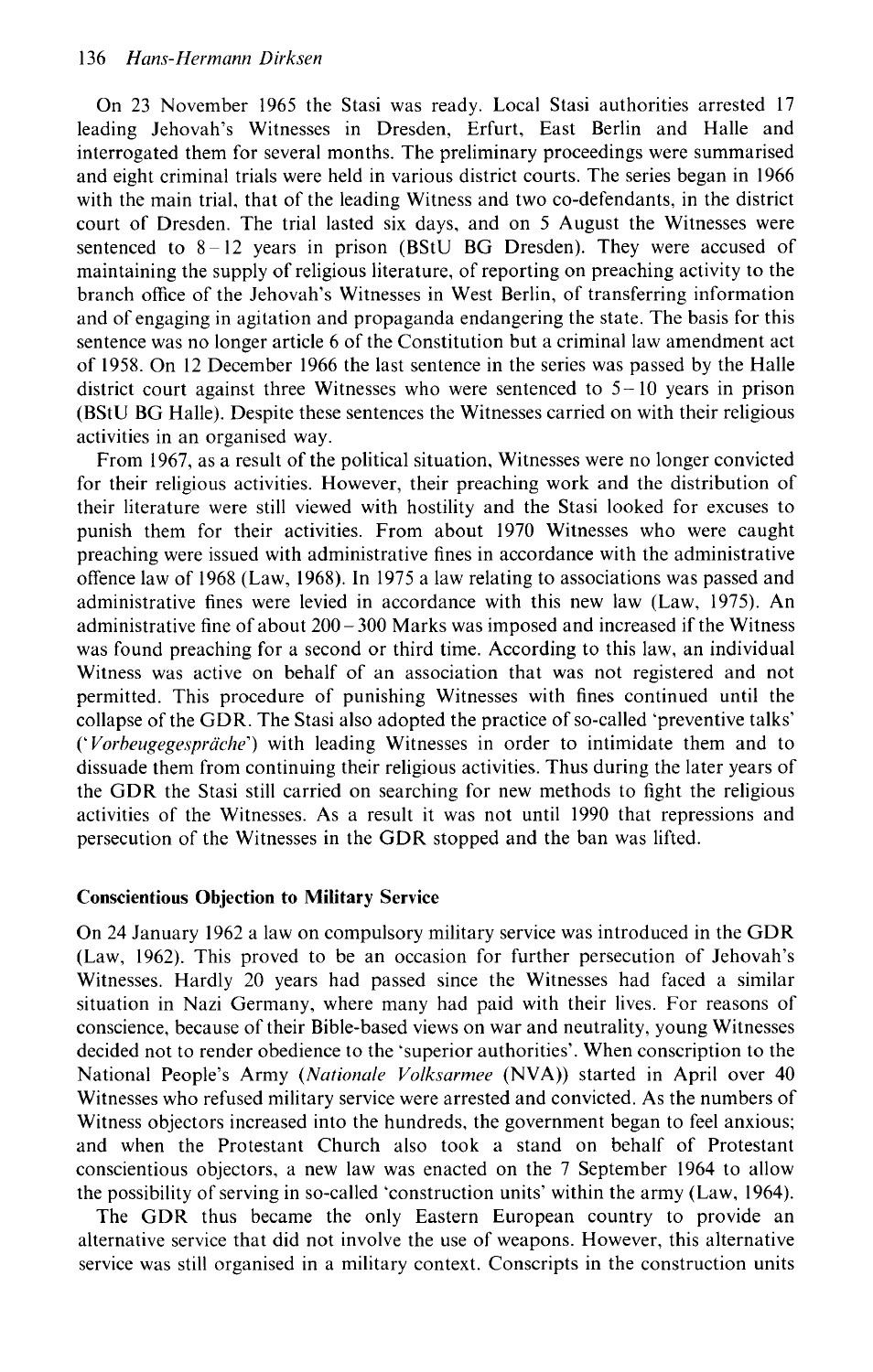had to wear uniforms with spades on their epaulettes and had to vow to defend their country. Most of their work had to be carried out on military facilities, streets or bridges. They had to attend political education and even participate in military drills. Moreover, those in charge of the construction units were officers and soldiers of the NV A. The government authorities believed this to be enough of a concession to conscientious objectors. However, since service in the construction units was under the complete control of the military, the Witnesses did not consider it as a real alternative. Consequently in almost every subsequent year about 200 Witnesses were prosecuted for their refusal to serve. Witness objectors were usually sentenced to one year and eight months in prison. **If** they had served in the military earlier and had then become Jehovah's Witnesses, they could then be drafted for the reserves. A Witness who refused to serve in the reserves was usually sentenced to six months in prison. While imprisoned, the Witnesses were forced to work hard for various branches of industry, for instance in the chemical industry, often under very poor and unhealthy conditions.

Although these terms of imprisonment cannot be compared with the severe persecution and prison terms of earlier GDR times, the challenge of conscientious objection was one which faced every single young Witness turning 18. The churches in the GDR could approach the state authorities on behalf of their conscientious objectors, but the Witnesses could not do so as their organisation had been banned for years. It was only in 1986 that the policy on drafting Jehovah's Witnesses changed. The reason for this change in policy is not yet fully clear, but it seems to be linked to the desire of the GDR authorities to improve their international reputation. From then on, Witnesses were no longer punished for conscientious objection. The authorities continued to draft them but did not react when they refused. The incarceration of conscientious objectors did not seem fitting in a country trying to develop a good relationship with the West. Since the government hesitated to arrest and convict Protestant or Catholic conscientious objectors because of the significant influence of their churches the Witnesses constituted 45 per cent of all arrested conscientious objectors in the GDR and 90 per cent of those convicted. Altogether at least 2700 Witnesses were sentenced for refusing military service (Dirksen, H.-H., 2004a, pp.  $36 - 39$ ).

## **Long-Term Persecution**

The reasons for 40 years of constant persecution are not easy to evaluate, beginning with the question why the ban on the Jehovah's Witnesses was issued. This decision was undoubtedly made at the highest level of party and state, since Waiter Ulbricht and his comrades were involved in issuing the decision of the Politburo in 1949. When it became clear in the course of time that the Witnesses could not be forced to stop their evangelising work, a sense of helplessness must have developed. This feeling, accompanied by the false idea that Witnesses were engaged in anti-election propaganda some months before the first elections in the GDR in October 1950, almost certainly caused the SED to react with a round of arrests to serve as an example. This was in fact one of the first extensive Stasi actions performed simultaneously throughout the whole GDR. Then followed the quickly-enacted ban on the Witnesses. **In** connection with the subsequent condemnation of the Witnesses, the SED had to combat the 'incorrect view' held by the chief public prosecutor's office in Saxony-Anhalt. Only when the prosecutor did not act as the party expected was the decision made to stage a large show trial in the Supreme Court. The show trial itself was a big propaganda success and set the stage not only for the subsequent trials of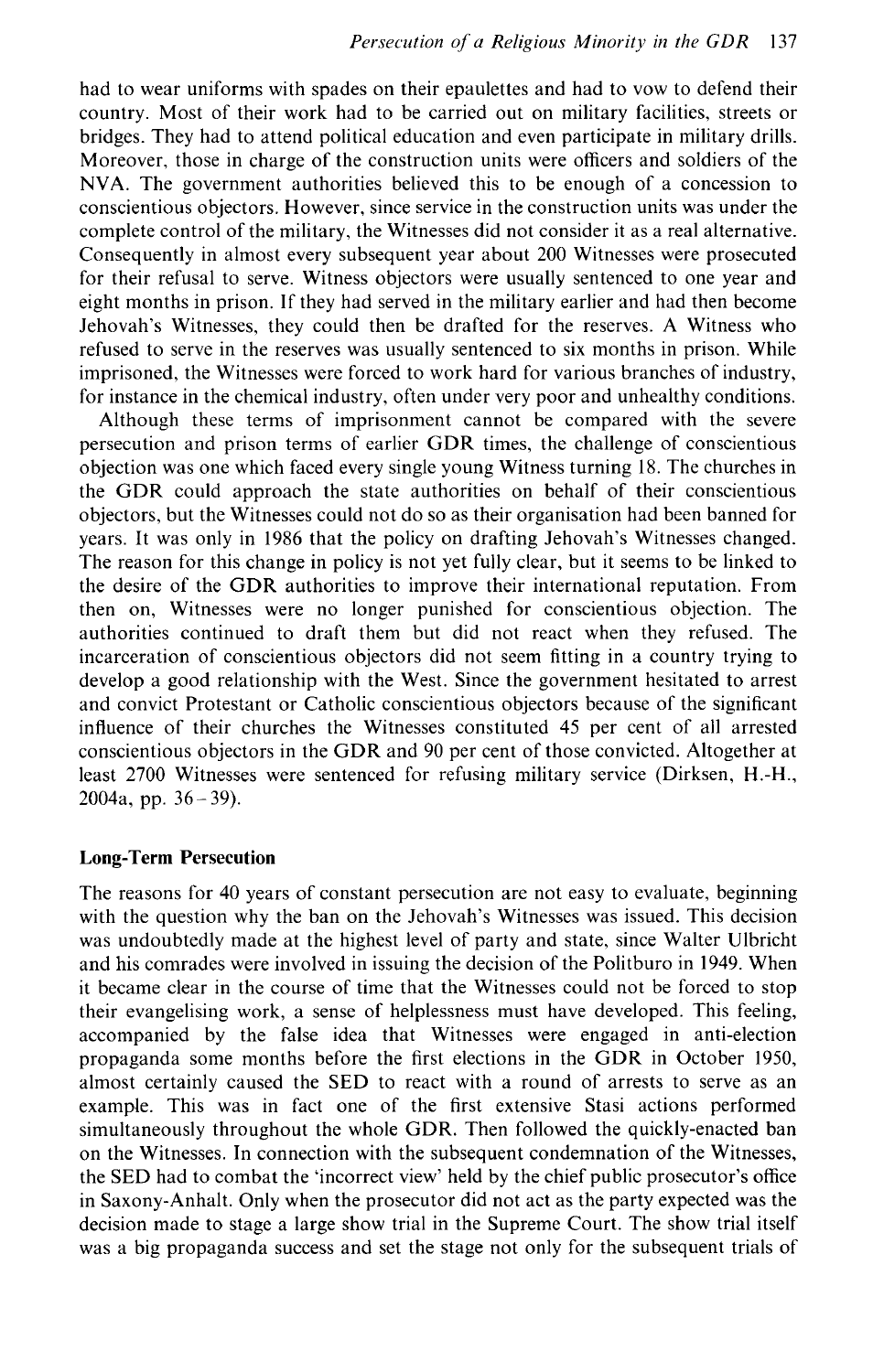imprisoned Witnesses but for all trials of dissenters and political enemies. Until the 1980s the outcome of trials of Witnesses was beyond question, and served as continual reinforcement of the idea that the ban was correct and that the persecution of Witnesses was justified.

Another important circumstance was the fact that after 1950 the Witnesses were categorised as a subversive underground group, a category that needed to be put under strict surveillance by the Stasi (BStU Aktion Zeugen lehovas 3, p. 75). This meant that no other authority had the right to deal with them or to take measures against them. When the *Volkspolizei,* for instance, gained evidence of Witness activities, the evidence or the name of the persons concerned immediately had to be given to the Stasi; the police were not permitted to investigate on their own. Consequently, no other authority in the GDR had extensive knowledge about the Witnesses and after two or three decades nobody knew very much about them at all. This even included the Stasi itself, so that at least once a year the Stasi commanding officers from East Berlin had to hold local meetings to review results and to explain to junior Stasi members why efforts against this 'dangerous sect' needed to be intensified. $s$  At the same time, oblivion for the Jehovah's Witnesses was precisely the aim of the leading Stasi officers, so that they would be marginalised in society. When the Witnesses came into contact with authorities, be it at school, at work or in their preaching activities, only the Stasi could advise the authorities how to act. Occasionally some lehovah's Witnesses would decide to make contact with the Stasi themselves in the hope of improving the legal status of the Witnesses in the GDR; but an internal Stasi directive ruled that all such conversations were to be used only to promote the process of decomposition within the lehovah's Witness organisation (BStU MfS HA XX/4 693a, pp. 188, 191 ff).

Even higher administrative authorities in East Berlin had no responsibility concerning the Witnesses. The Bureau of the State Secretary for Religious Affairs (Staatssekretär für Kirchenfragen), headed in the 1980s by state secretary Klaus Gysi, which worked directly for the members of the study group at the SED Central Committee responsible for church matters *(Arheitsgruppe Kirchen{ragen am ZK der SED),* had no authority to deal with this religious group. Documents about the lehovah's Witnesses in the Bureau's archive show that the main function of the Bureau as far as the Witnesses were concerned was to collect facts and reports about them. The archive contains no directives or decisions about how to deal with the Witnesses, however. Once in a while a high-ranking Stasi officer would come to the Bureau, collect new reports about the Witnesses and sometimes give instructions. On every such visit the Stasi officer would make it clear that the Witnesses were a criminal subversive group and not a religion, and that therefore they did not fall within the responsibility of the state secretary for Religious Affairs. Legalising the Witnesses at that time would not have been the business of the Bureau. In 1985 the US Department of State in Washington wanted to exert some pressure to ease the conditions for the Christian Scientists in the GDR. In this context the question of the ban on the lehovah's Witnesses was also raised. State secretary for religious affairs Gysi commented that 'the issue was not what he regarded as a religious question, but their refusal to accept the political authority of the state' (BA Staatssekretär).

Surprisingly even the archive of the study group for church questions at the SED Central Committee itself reveals little material about the Witnesses in the last two decades of the existence of the GDR. In comparison with the massive number of Stasi files this reveals a considerable discrepancy between the level of knowledge about the Witnesses in the Politburo on the one hand and the Stasi - the 'sword and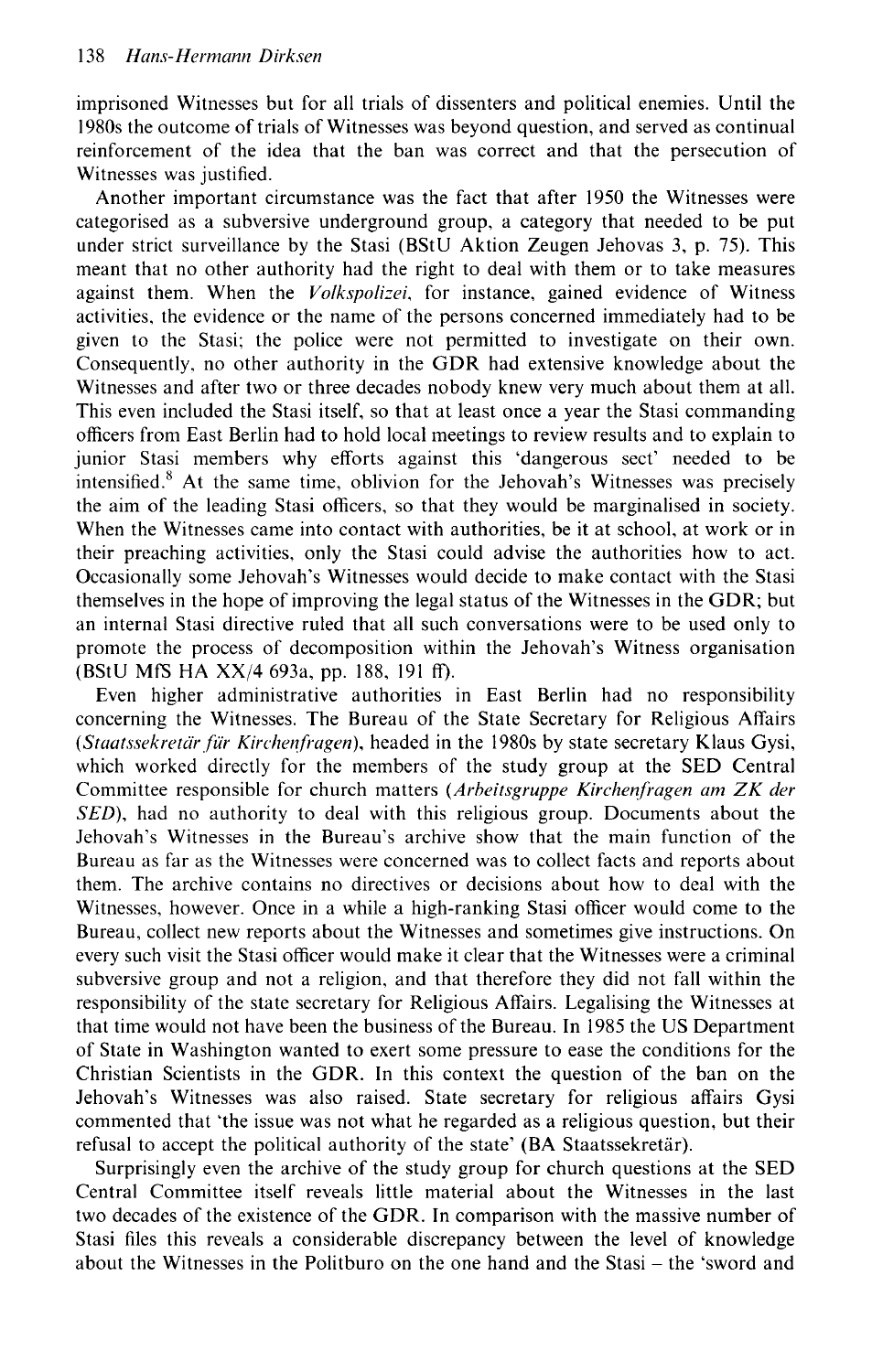shield of the party' - on the other. Meanwhile, and in contrast to the early 1950s, the party-state apparatus relied entirely on the secret work of the Stasi, on the assumption that the latter knew best how to deal with the state's main enemies - incidentally not only in this context. It was the habit of the Stasi to persist in activities they regarded as "historically' correct: what was correct in the past will also be correct in the future. State policy towards the Witnesses, although a very small group, resembled many areas of policy in the GDR. Although the Witnesses had never been a real threat to socialism or to the state itself since they were obedient to the state's law as long as no Christian principles had to be violated, the Stasi nevertheless spent personnel and material resources on keeping them under surveillance, and the idea that they were a centre of political-ideological diversion *(Politisch-Ideologische Diversion* (PID)) was maintained for decades. Since this religious group had been stigmatised as an archenemy since the birth of the GDR ('one of the oldest institutions of antidemocratic and anticommunist diversion in the area of Christian religious communities' (BStU MfS HA  $XX/4$  48, p. 59), it was doubtless necessary for the state to continue to persecute them until the breakdown of the GDR. The poor understanding of the true nature of this religious group and the refusal to accept that they were not enemies of the state is typical of lasting misconceptions on the part of the Stasi throughout the history of the GDR. The Stasi and the SED ignored reality, new developments and especially the people. The Stasi failed and the GDR fell because they were not able to recognise what really threatened the existence of the GDR.

Another reason why the ban on the lehovah's Witnesses was never reviewed was a consequence of personnel continuity in the Ministry of State Security. The Stasi department led by Oberst Wiegand had a special section working on the Witnesses headed by Hauptmann Herbrich. He had been on this assignment since the late 1950s and knew much more about the Witnesses than his superiors did. Herbrich's proposals on how to deal with the Witnesses were accepted because everyone knew of his long experience with them. Erich Mielke, the head of the Stasi, had also been in a leading position in 1950 and had himself issued some directives about the Witnesses at that time. There was therefore a long Stasi tradition and personal continuity on this particular issue. Nobody in the party-state apparatus dared to take the initiative to think the case of the Witnesses over or saw the necessity to reconsider the Stasi view of the Witnesses.

Another important consideration is that the Witnesses themselves had no political influence or anyone lobbying on their behalf. As a result of their Christian neutrality in political matters they never tried to obtain influence, as the churches in the GDR did for example. The latter had leverage through their politically significant links with the West. Often churches and religious groups also considered various kinds of compromise; the Witnesses from their biblical standpoint could not do so, and therefore had no possibility of changing the state's view of them. The issue of conscientious objection illustrates the difference. Lothar de Maiziere, who in 1990 was the last prime minister of the GDR, had often served as an attorney for Protestant conscientious objectors. The church engaged him to defend these cases in court. He never defended Witnesses, however, because they were not granted attorneys in their military court cases. Furthermore, most church-linked Protestant conscientious objectors were not even drafted, in order to prevent massive church protests against the state's conscientious objection policy. In addition, only utilitarian necessities brought about minor changes in the GDR, as for instance the easing of conditions concerning the Mormons in the 1980s. This change mainly occurred because the state's leader Erich Honecker believed this would improve the relationship with the USA and he hoped to be invited by the US government.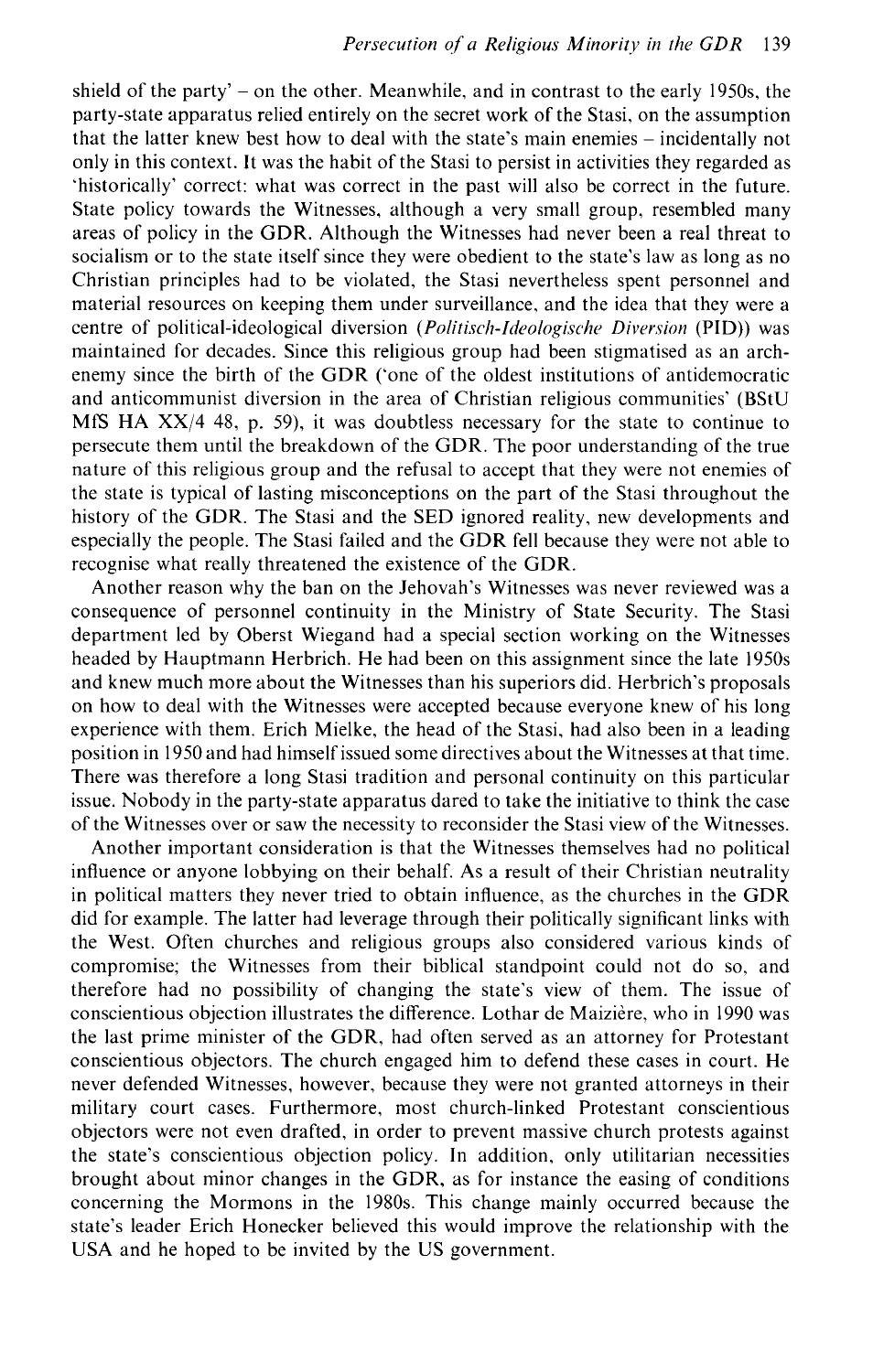# *140 Hans-Hermann Dirksen*

The final feature which ensured that the lehovah's Witnesses remained a unique case was their determined Christian neutrality. This neutrality involved not participating in the construction of the worker-peasant state and refusing military service. The authorities took advantage of the Witnesses' stance in order to claim that they were not persecuting the Witnesses for their religious beliefs but punishing them because they were using religion for purposes hostile to the state. Another main consideration was of course the fact that the headquarters of the lehovah's Witnesses was in the United States, 'the main enemy of socialist reconstruction and world peace'. Witnesses were therefore automatically considered to be 'monopolistic capitalists' and 'warmongers'. This view of the Witnesses never changed during the 40 years of the GDR.

# **Conclusion**

Persecution of lehovah's Witnesses in the GDR was pursued with great intensity. So far, we have ascertained that about 6000 Witnesses were arrested; of these 4000 were sentenced to prison terms, 15 to life imprisonment. About 325 Witnesses were imprisoned in both Nazi Germany and the GDR (Dirksen, H-H., 2004b). Over 60 Witnesses died in prison; some others shortly after their release from prison (they were usually released prematurely so that the reputation of the prison system would not be adversely affected by their deaths in prison). Innumerable other Witnesses experienced a wide variety of types of repression, such as exclusion from higher education, loss of employment, or simply enervating long-term surveillance (Dirksen and Dirksen, 2002). Nevertheless the persecution of the Witnesses proved the GDR to be an undemocratic state, and moreover an insecure one. The authorities feared all opposition, and organised and maintained the most comprehensive surveillance system in communist Europe, but even this system was not able to guarantee the survival of the state. The assertion that freedom of religion really is a touchstone and an indicator of true democracy turned out to be true in the case of the lehovah's Witnesses in the GDR.

## **Notes**

- The text is to be found in Potsdamer, 1984, pp. 182, 187. Paragraph Ill, point 10 reads: Taking into consideration the necessity of upholding military security, freedom of speech, press, and religion are granted. Religious organizations are to be respected.'
- 2 The author of one such article, which appeared in *Neues Deutschland* on 16 September 1949, was Stefan Heymann, a victim of the Nazis himself and a member of the national board of directors of the *Vereinigung der Verfolgten des Naziregimes* (VVN), a body which supported such victims and filed claims for compensation. Heymann had earlier acknowledged the fate of lehovah's Witnesses in the Third Reich as well as their antifascist behaviour.
- 3 BA HVDVP, pp. I 581f: Report of the head of the *Volkspoli::ei* in Saxony-An halt, Paulsen, to the main administration of the German *Volkspolizei* of 2 September 1950. For this report Paulsen could only refer to the statements of the Stasi, since the *Volkspolizei* had not been involved in the action at all.
- 4 It is salutary to note that many of those convicted had already been punished in Nazi times because of their religious beliefs and had been imprisoned in concentration camps. Fritz Adler, for instance, was sentenced in 1935 by a special court in Halle in a similar show trial staged by the Nazis against leading Jehovah's Witnesses (Dirksen, 2003b, pp. 286 ff.).
- 5 Control Council Directive *(Kontrollratsdirektive* (KD)) 38, of October 1946, *Amtsblatt des Kontrollrates in Deutschland,* Berlin, 11,31 October 1946, pp. 184~90; *Zentralverordnungsblatt*, Berlin, 1947, pp. 203 – 11. This directive was issued by the Allied Control Council in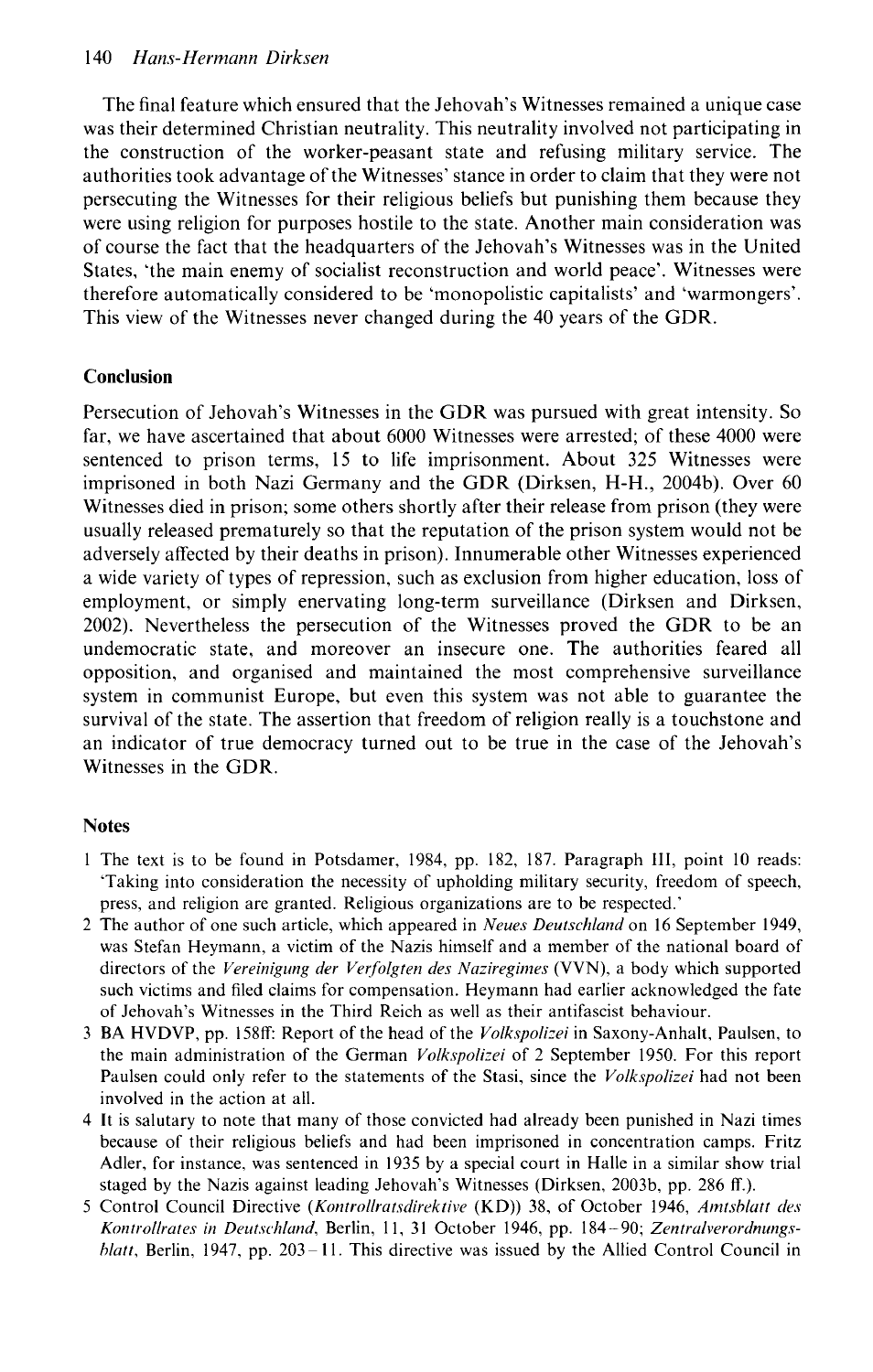order to facilitate the process of denazification in postwar Germany. Anyone who had been a member of the Nazi party was assigned to one of the categories listed in the decree and investigated accordingly.

- *6 Kreisdiener:* travelling elders who gave spiritual guidance, oversaw the preaching work of the local congregations and maintained contact with the headquarters.
- 7 Information supplied by 10hannes Wrobel, Watchtower History Archive, Selters/Ts.
- 8 See for example the coordination consultation carried out by the Ministry of State Security *(Ministerium fur Staatssicherheit),* Main Department XX, Subdepartment 4, with members of the Potsdam District Administration *(Bezirksvent'altung* (BV)) on 13 March 1985: "Of course we sadly have to admit that our reconnaissance results concerning the activities of regional functionaries [of 1Ws] are insufficient, especially with regard to the presentation of evidence. In this respect we really have to be more active' (BStU MfS HA  $XX/4$  693b, pp. 59 ff.).

## References

#### a) Books **and** Articles

- Agenten (1950) 'Agenten des amerikanischen Monopolkapitals am Werk', *Thiiringer Volk, 2*  February.
- Apostel (1950) 'Apostel des Untergangs', *Berliner Zeitung,* 26 August.
- Besier, G. and Vollnhals, C. (eds.) (2003) *Repression und Selbstbehauptung: die Zeugen Jehovas unter der NS- und der SED-Diktatur* (Berlin, Duncker & Humblot).
- Besier, G. and Wolf, S. (eds.) (1992) *Pfarrer, Christen und Katholiken* (Neukirchen, Neukirchener Verlag).
- Dienstanweisung (1951) Ministerium fiir Staatsicherheit, Erich Mielke, *Dienstamreisung* Nr. 1/  $51/V$ , 9 January, in Besier and Wolf, 1992, pp. 150 f.
- Dirksen, A. (2003) "Die Steuerung der Presse zur Kriminalisierung Andersdenkender in der SBZ/DDR', in Besier and Vollnhals, 2003, pp. 83-114.
- Dirksen, A. and Dirksen, H.-H. (2002) 'Die Kinder der Zeugen 1ehovas: Staatliche Ausgrenzung und soziale Repression', in Vollnhals and Weber, 2002, pp. 218-86.
- Dirksen, H.-H. (2002) "1ehovah's Witnesses under communist regimes', *Religion, State* & *Society,* 30, 3, pp. 229 - 38.
- Dirksen, H.-H. (2003a) *'Keine Gnade den Feinden unserer Republik* ': *die Ver/olgung der Zeugen lehovas in der SBZ/ DDR* 1945 *-1990* (2nd edition) (Berlin, Duncker & Humblot).
- Dirksen, H.-H. (2003b) 'Friedrich Adler vom "religiösen Geschäftemacher" zum "imperialistischen Kriegsbrandstifter": iiber die doppelte justizielle Demontage der Zeugen Jehovas oder: wie verfolgt man eine Religionsgemeinschaft?', in Besier and Vollnhals, 2003, pp. 283 - 308.
- Dirksen, H.-H. (2004a) "'Eine solche Handlung ist außerordentlich gesellschaftsgefährlich!'' Verweigerung und Verfolgung der wehrpfiichtigen Zeugen Jehovas in der DDR', in *Horch und Guck* (Berlin), 46, 2, pp. 36-39.
- Dirksen, H.-H. (2004b) 'Persecution and resistance of 1ehovah's Witnesses in Nazi-Europe what we should know and remember', in Council of Europe, *Department of Education*, *Proceedings, Seminar of Budapest* (April 2004) pp. 23 - 38, http://www.coe.int/T/ ECultural Cooperation/education/Teaching Remembrance/1. Events.asp.
- Hirch, W. (2000) 'Erarbeitung einer "Dokumentation" iiber 1ehovas Zeugen als Auftragswerk', in Y onan, 2000, pp. 53 - 66.
- 1ehovas .(I 950a) "Jehovas Zeugen verboten', *Nationalzeitung Sclmwin,* 5 September.
- Jehovas (1950b) "1ehovas Zeugen verboten', *Neue Zeit,* 5 September.
- Law (1962) "Gesetz iiber die allgemeine Wehrpfiicht', *Gesetzblatt der Deutschen Demokratischen Repuhlik,* I, I, pp. 2-6.
- Law (1964) "Anordnung des Nationalen Verteidigungsrates der Deutschen Demokratischen Republik über die Aufstellung von Baueinheiten im Bereich des Ministeriums für Nationale Verteidigung', *Gesetzblatt der Deutschen Demokratischen Republik,* I, 11, pp. 129-30.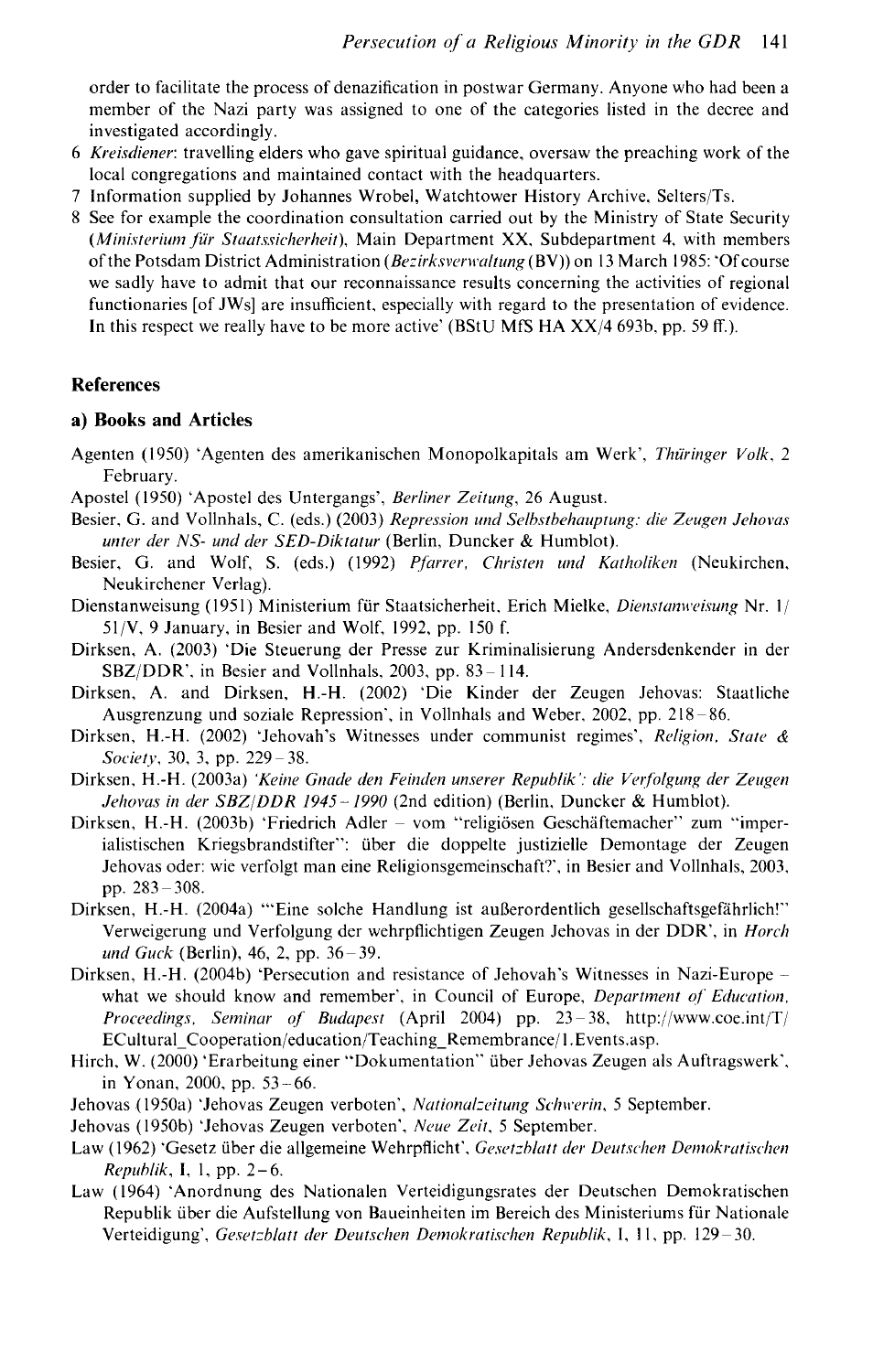- Law (1968) 'Gesetz zur Bekampfung von Ordnungswidrigkeiten', *Gesetzblatt der Deutschen Demokratischen Republik,* I, 3, pp. 101-9.
- Law (1975) 'Verordnung über die Gründung und Tätigkeit von Vereinigungen', *Gesetzblatt der Delltschen Demokratischen Republik,* I. 44, pp. 723 - 25.
- Potsdamer (1984) *Das Potsdamer Abkommen* (Berlin, Staatsverlag Berlin (Ost)).
- Propagandisten (1950) 'Propagandisten des Krieges', *Neue Zeit,* 26 August.
- Slupina, W. (2002) 'lehovas Zeugen in Polen 1945 1989: die Verfolgungsgeschichte einer religi6sen Minderheit', *Kirch/iche Zeitgeschichte,* 15, I, pp. 319-47.
- Vollnhals, C. and Weber, 1. (eds.) (2002) *Der Schein der Normalitiit: Alltag und Herrscha/i in der SED-Diktatur* (Munich, Olzog-Verlag).
- Yearbook (1974) 1974 *Yearbook of'lehovah's Witnesses* (New York, Watchtower Bible and Tract Society of Pennsylvania, 1973).
- Yonan, G. (ed.) (2000) *Im Visier der Stasi: Jehovas Zeugen in der DDR* (Niedersteinbach, edition corona).
- Zeugen (1950) "Zeugen lehovas" verboten', *Neues Deutsch/and,* 5 September.
- Zeugen (2000) 'Zeugen lehovas', in H.-l. Veen, P. Eisenfeld, H.-M. Kloth, H. Knabe, P. Maser, E. Neubert and M. Wilke (eds.), *Lexikon Opposition und Widerstand in der SED-Diktatur*  (Berlin, Propylaen Verlag).

#### b) Archives

#### *Bundesarchiv Berlin, Finckensteinallee* 63, *12205 Berlin (BA)*

- BA Bartel: Walter Bartel to Wilhelm Pieck, *Bericht über die Tätigkeit religiöser Sekten und die Kirchen,* NL Wilhelm Pieck, NY 4036, vo!. I, 2 756.
- BA HVDVP: Ministerium des Innern (MdI), Hauptverwaltung Deutsche Volkspolizei (HVDVP), *Bericht iiber Religionsgemeinscha/ien,* Bestand 11. no. 860.
- BA Staatssekretär: Staatssekretär für Kirchenfragen, report, Bestand O-4, 1546.
- BA Zentralsekretariat: Zentralkomitee (ZK) der SED, Zentralsekretariat, Sitzungsprotokoll des Zentralsekretariats, *Beschluß über die Tätigkeit religiöser Sekten in der sowjetischen Besat::ungs::one,* 14 September 1948, DY 30/IV 2/2.1/230.
- BA ZK Arbeitsgruppe Kirchenfragen: Zentralkomitee (ZK) der SED, Arbeitsgruppe Kirchenfragen am ZK der SED, DY 30 IV 2/14/250.
- BA ZK Politbüro: Zentralkomitee (ZK) der SED, *Beschluss des Politbüros*, Protokoll no. 44, 13 September 1949, DY 30 IV 2/2/44.

## *Bundesheauftragte fur die Unterlagen der Staatssicherheit der ehemaligen DDR, Otto-Braun-Str. 70, 10178 Berlin (BStU)*

- BStU Aktion Zeugen lehovas I: Wilhelm Zaisser, *Schlll/ihericht,* 27 September 1950, MfS, AU 477/59, vol. 1 (no pagination).
- BStU Aktion Zeugen lehovas 2: Ernst Melsheimer, *Anklage gegen Heinicke u.a.,* 30 September 1950, MfS, AU 477/59, vo!. I (no pagination).
- BStU Aktion Zeugen Jehovas 3: MfS HA VI an MfS HA V, *Abgabevermerk*, 4 September 1950, AU 477/59, vo!. 12.
- BStU Bruno Haid: Bruno Haid, letter, 22 September 1948, MfS ZA Vol. S 726/67.
- BStU BG Dresden: Bezirksgericht Dresden, *Urteil,* 5 August 1966, I BS 17/1966, MfS, ZOV Sumpf Bd. V, vo!. 3, AU 12700/67.
- BStU BG Halle: Bezirksgericht Halle, *Urteil,* 22 December 1966, I Bs 11/66, MfS, ZOV Sumpf Bd. V, vo!. 4, AU 12700/67.
- BStU K5 Thüringen: Abteilung K5 Thüringen, report, 6 December 1948, MfS ZA, vol. S 726/ 67.
- BStU MfS HA XX/4 48: MfS, *Einschiit::ung,* lanuary 1989, MfS HA XX/4, vo!. 48.
- BStU MfS HA XX/4 693a: MfS, Operative Information, 3 March 1987, MfS HA XX/4, vol. 693.